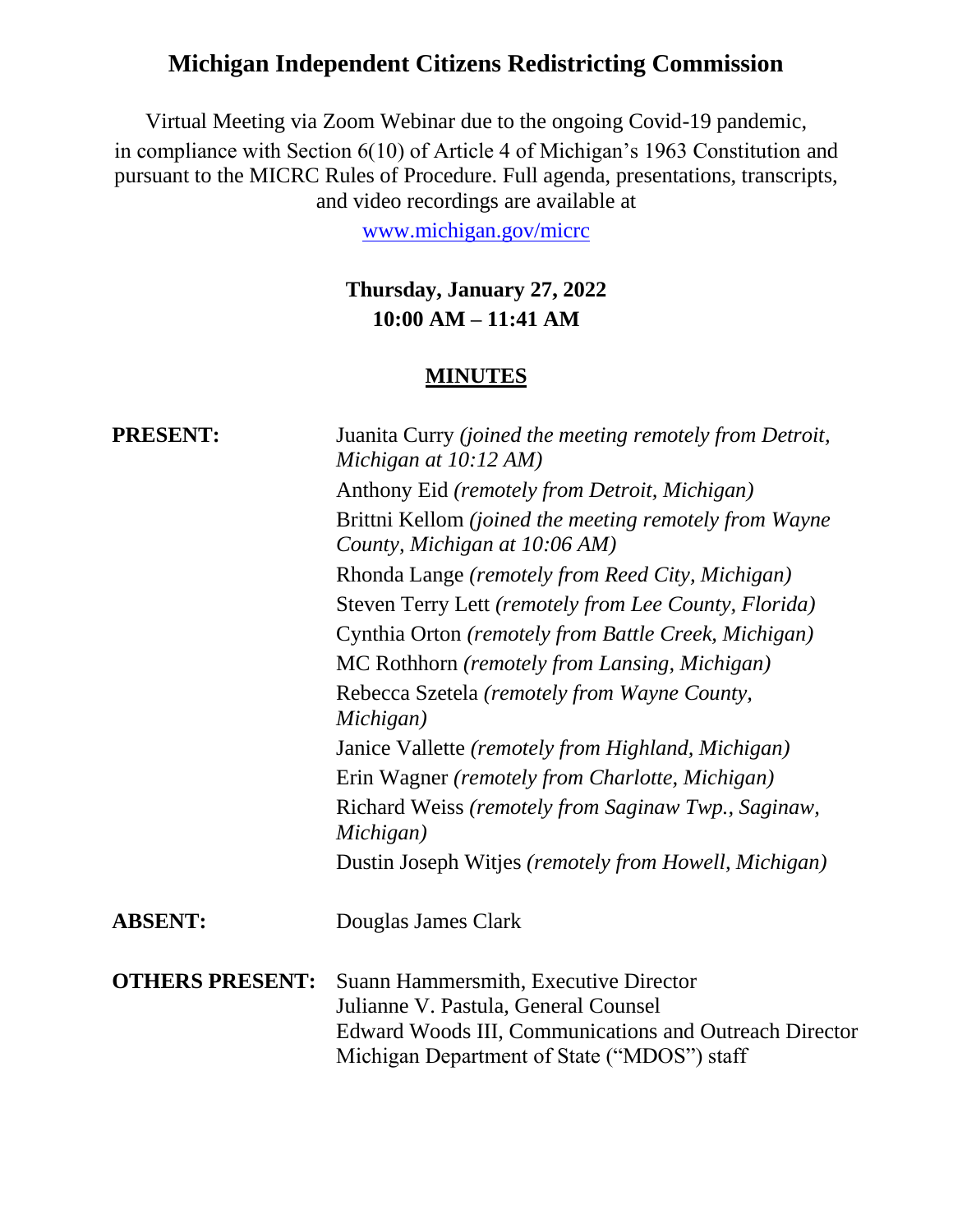## **CALL TO ORDER AND WELCOME**

Commissioner Szetela, Chair, called the meeting of the Michigan Independent Citizens Redistricting Commission (MICRC) to order at 10:00 AM.

## **ROLL CALL**

MDOS staff called roll. A quorum was met. *Commissioner Kellom joined the meeting at 10:06 AM. Commissioner Curry joined the meeting at 10:12 AM.*

## **ADOPTION OF THE AGENDA**

**MOTION**: Amend the Agenda to Add "Discussion of Chair Position" as Item 6.f. **Motion by Commissioner Eid. Supported by Commissioner Lange. Commissioner Szetela, Chair, held a vote by show of hands. MOTION APPROVED.**

**Voting No:** Commissioner Lett, Kellom, Szetela and Weiss

**MAIN MOTION**: Commissioner Szetela, Chair, called for a motion to approve the agenda, as amended. **Motion by Commissioner Lett. Supported by Commissioner Witjes. Commissioner Szetela, Chair, held a vote by show of hands. MOTION UNANIMOUSLY APPROVED.**

## **PUBLIC COMMENT PERTAINING TO AGENDA TOPICS**

Commissioner Szetela, Chair, put the motion "to begin the public comment pertaining to agenda topics portion of the agenda" which was adopted. Four individuals provided remote public comment: James Gallant, Anthony Scannell, Susan Smith, and Mark Payne.

A full inventory of live and written public comment is available at [www.michigan.gov/micrc.](http://www.michigan.gov/micrc)

## **UNFINISHED BUSINESS**

There was no unfinished business.

### **NEW BUSINESS**

a. Vendor for Lessons Learned Video and Report; Resolution 2022.01.04. Outreach and Communications Director, Edward Woods, III, provided information to the Commission about vendor selection for the lessons learned video and report.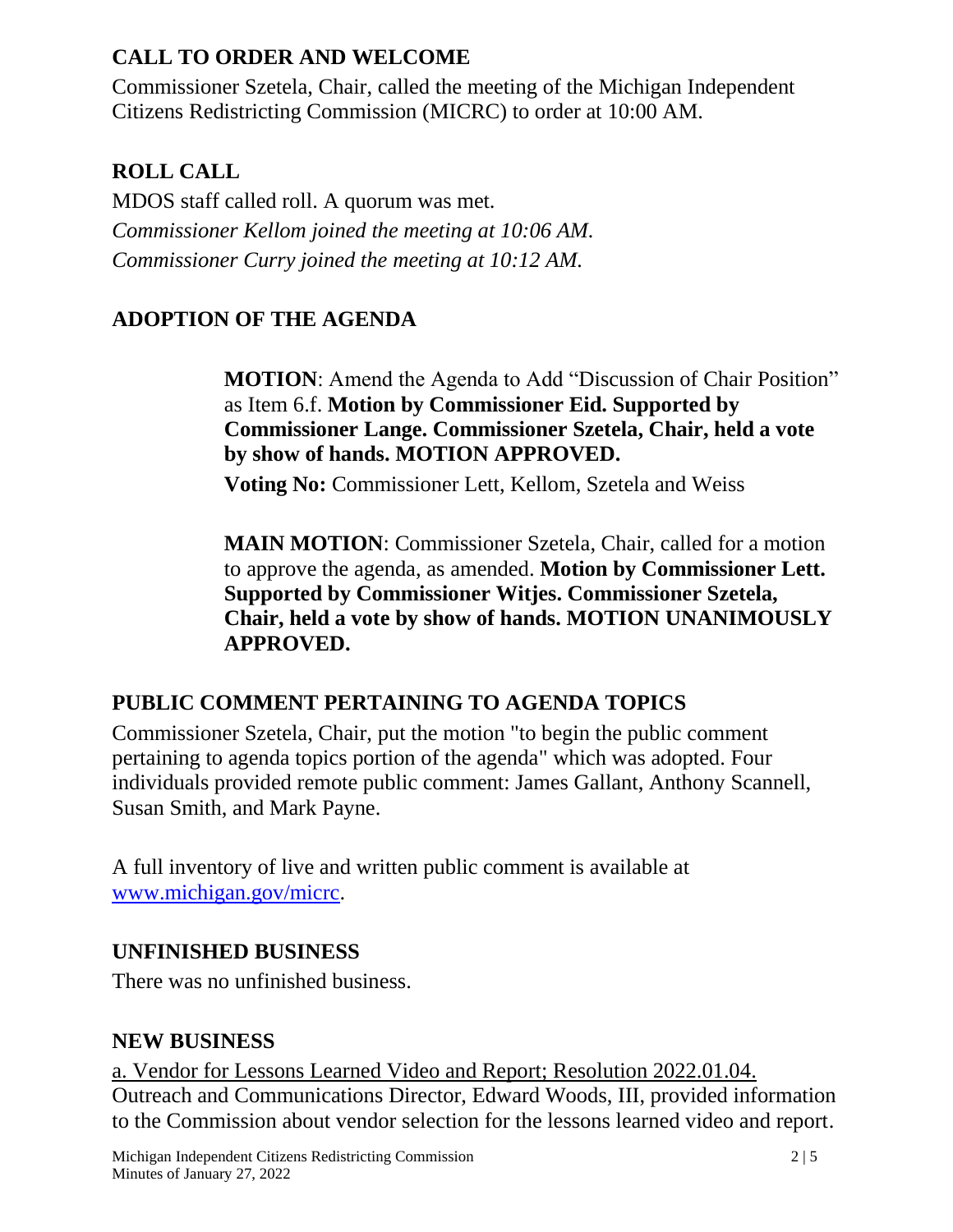Because only one bid was received, he requested an addendum for the contract of the current contractor, Gud Marketing, to perform the work.

> **MOTION**: Adopt Resolution 2022.01.04, Vendor for Lessons Learned Video and Report in the amount of \$49,999.99. **Motion by Commissioner Lett. Supported by Commissioner Kellom. Commissioner Szetela, Chair, held a vote by show of hands. MOTION APPROVED.**

**Voting No:** Commissioners Lange and Wagner

b. Post Campaign Survey Regarding Awareness of MICRC; Resolution 2022.01.05. Communications and Outreach Director, Edward Woods, III, provided information to the Commission about a post-campaign survey by Glengariff Group, Inc. as an addendum to the Gud Contract.

> **MOTION**: Adopt Resolution 2022.01.05, Post Campaign Survey Regarding Awareness of the MICRC. **Motion by Commissioner Lett. Supported by Commissioner Rothhorn. Commissioner Szetela, Chair, held a vote by show of hands. MOTION APPROVED.**

**Voting No:** Commissioners Lange, Orton, Wagner, and Witjes

c. Report Template for Dissenting Reports. Communications and Outreach Director, Edward Woods, III, provided information to the Commission about a template for dissenting reports.

> **MOTION**: Move that dissenting reports be due on February 25. Commissioner Eid proposed a friendly amendment to change the date to March 3, which was accepted by Commissioner Lett. **Motion by Commissioner Lett. Supported by Commissioner Witjes. Commissioner Szetela, Chair, held a vote by show of hands. MOTION UNANIMOUSLY APPROVED.**

d. Budget Report for the First Quarter of 2022 Fiscal Year. Executive Director Hammersmith provided information to the Commission about the first quarter budget.

> **MOTION**: For Executive Director Hammersmith to approach the legislature about increasing the Commission's budget. **Motion by Commissioner Eid. Motion withdrawn by Commissioner Eid.**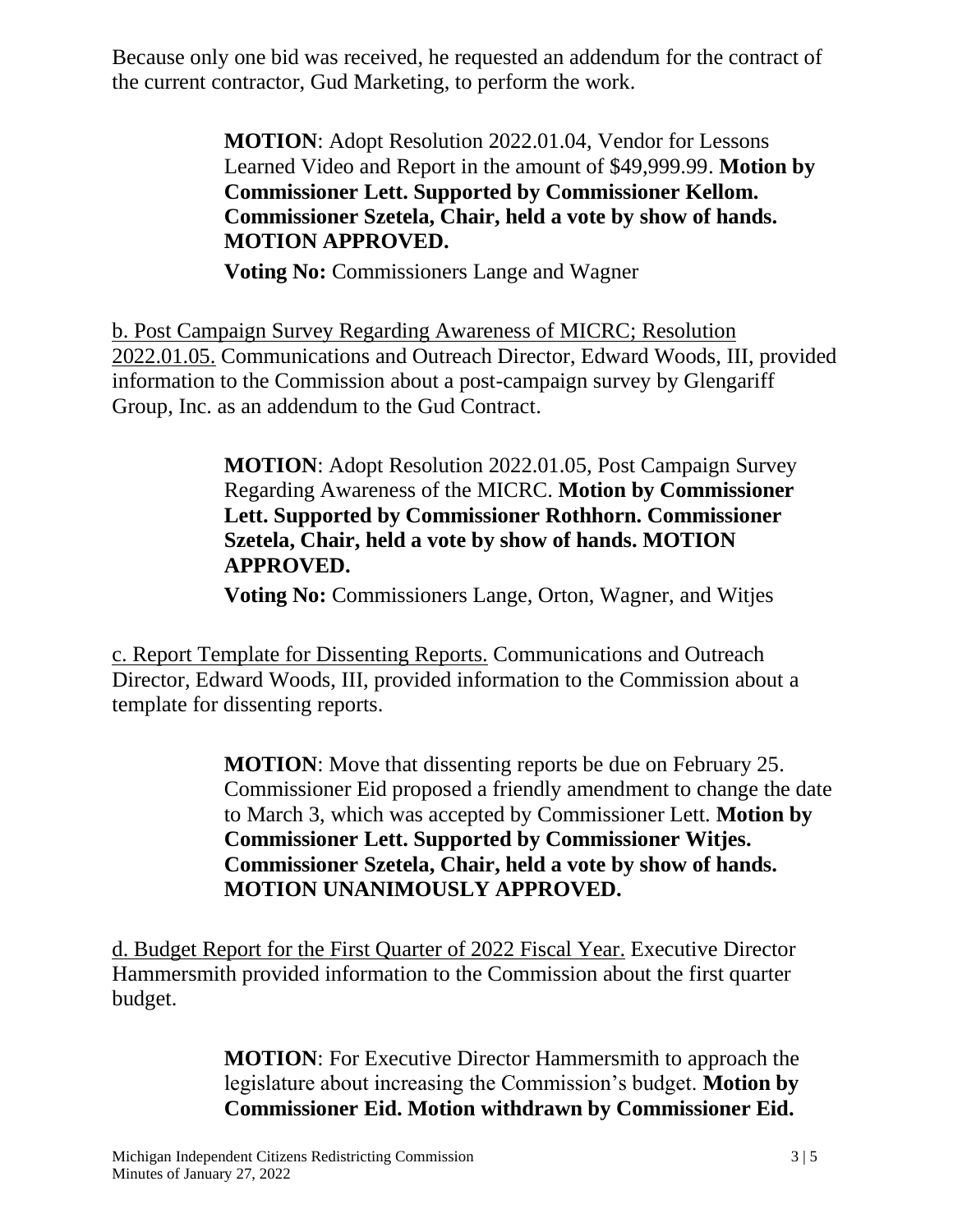e. Potential Modifications to Rules of Procedure. General Counsel Pastula provided information and options to the Commission about further modification of the Rules of Procedure.

> **MOTION**: Reduce the Commissioner's pay rate to 25% of the governor's salary. **Motion by Commissioner Wagner. Supported by Commissioner Lange. Commissioner Szetela, Chair, held a vote by Roll Call. By a vote of 2-10, MOTION FAILED. Voting Yes:** Commissioners Wagner and Lange.

**Voting No:** Commissioners Curry, Eid, Kellom, Lett, Orton, Rothhorn, Szetela, Vallette, Weiss, and Witjes.

### f. Discussion of the Chair Position.

**MOTION**: Motion to censure Commissioner Szetela for conduct unbecoming of a commissioner and violation of the Rules of Procedure. **Motion by Commissioner Lange. Supported by Commissioner Wagner. Commissioner Szetela, Chair, held a vote by Roll Call. By a vote of 3-8, MOTION FAILED.**

**Voting Yes:** Commissioners Lange, Wagner, and Witjes

**Voting No:** Commissioners Curry, Eid, Kellom, Lett, Orton, Rothhorn, Vallette, and Weiss.

**Abstain:** Commissioner Szetela due to conflict of interest

### **APPROVAL OF MINUTES**

**MOTION**: Commissioner Szetela, Chair, called for a motion to approve the meeting minutes from January 13<sup>th</sup>. Motion by **Commissioner Witjes Supported by Commissioner Rothhorn. Commissioner Szetela, Chair, held a vote by show of hands. MOTION UNANIMOUSLY APPROVED.**

### **STAFF REPORTS**

a. Executive Director. Executive Director Hammersmith provided a report.

## **ANNOUNCEMENTS**

Commissioners Lett and Kellom provided announcements.